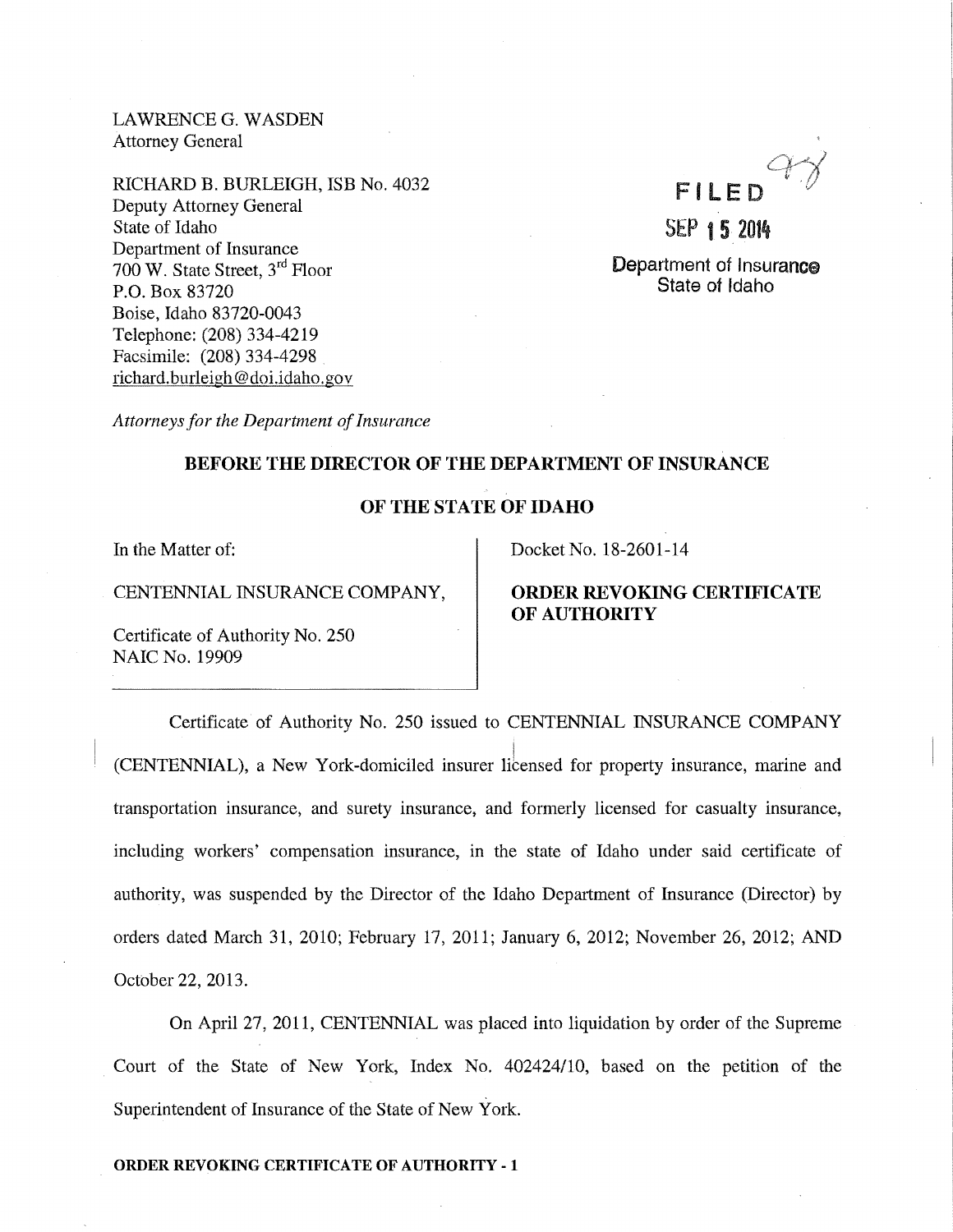As of September 30, 2010, CENTENNIAL reported capital of four million two hundred four thousand four hundred thirty-six dollars (\$4,204,436) and surplus of negative five million four hundred sixty thousand one hundred sixty dollars (-\$5,460,160), as reflected in its statutory financial statement of that date. CENTENNIAL has not provided to the Idaho Department of Insurance any later-dated financial statements reflecting changes to CENTENNIAL's capital or surplus.

The Director, having reviewed the foregoing and the requirements of Idaho Code§§ 41-  $313(1)$  and  $41-326(1)(b)$ , and good cause appearing therefor,

THE DIRECTOR HEREBY FINDS that CENTENNIAL does not meet the requirements for maintaining surplus set forth at Idaho Code § 41-313(1), and thus does not meet the requirements for holding a certificate of authority in the state of Idaho.

NOW, THEREFORE, IT IS HEREBY ORDERED, pursuant to Idaho Code  $\S$  41-326(1)(b), that Certificate of Authority No. 250 issued to CENTENNIAL is REVOKED, effective immediately.

IT IS HEREBY FURTHER ORDERED, pursuant to Idaho Code § 41-330(1), that, within four (4) days after notice of this revocation is provided, CENTENNIAL shall notify, by any available means, every person authorized to write business in the state of Idaho by said insurance company, to immediately cease to write any further insurance business for CENTENNIAL in Idaho.

DATED this  $\frac{154}{4}$  day of September, 2014.

STATE OF IDAHO DEPARTMENT OF INSUR

<u> Manfeal</u>

Director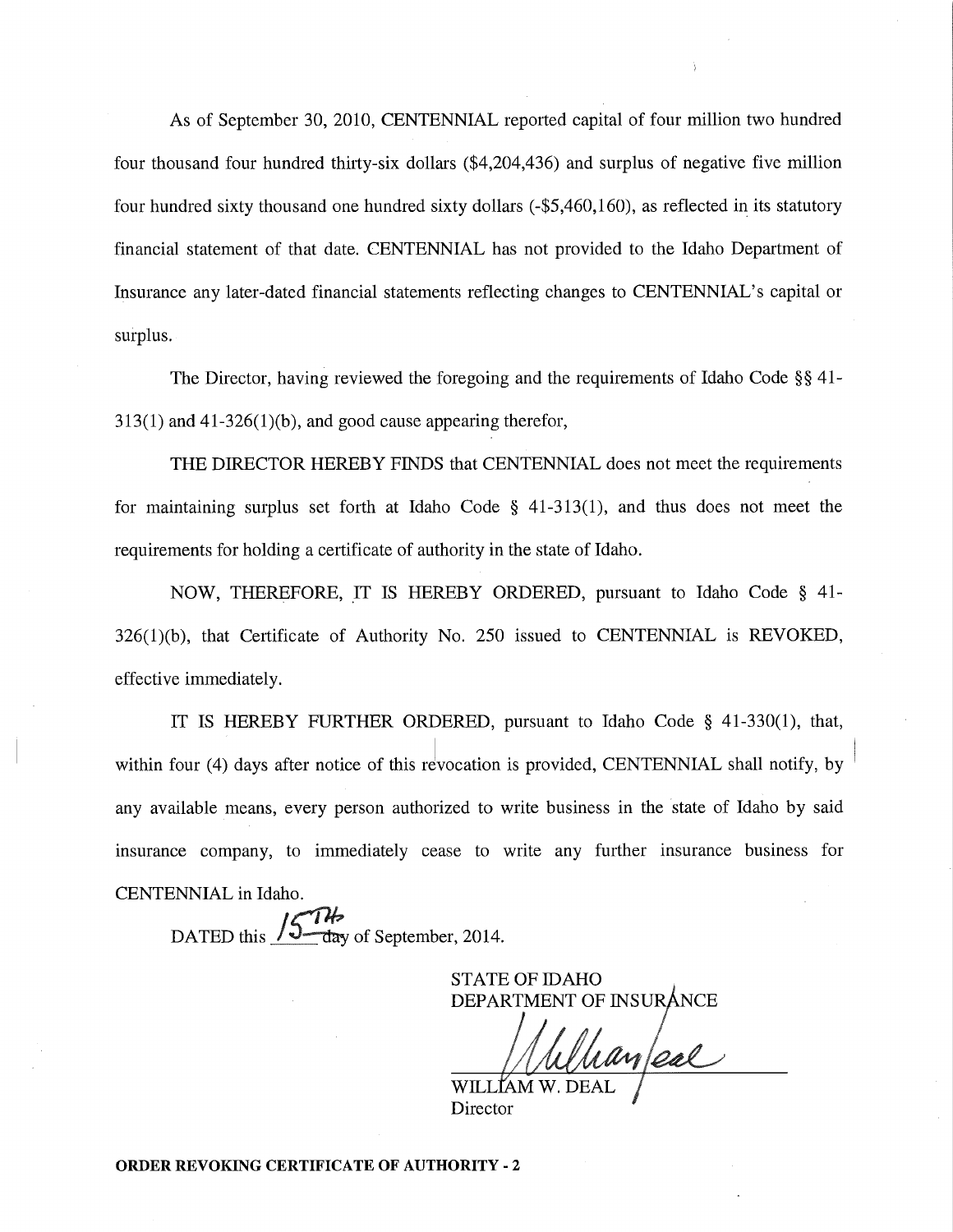### **NOTIFICATION OF RIGHTS**

This is a final order of the Director. Any party may file a motion for reconsideration of this final order within fourteen (14) days of the service date of this order. The agency will dispose of the petition for reconsideration within twenty-one (21) days of its receipt, or the petition will be considered denied by operation of law. *See* Idaho Code§ 67-5246(4).

Pursuant to Idaho Code §§ 67-5270 and 67-5272, any party aggrieved by this final order or orders previously issued in this case may appeal this final order and all previously issued orders in this case by filing a petition in the district court of the county in which:

- 1. A hearing was held,
- ii. The final agency action was taken,
- iii. The party seeking review of the order resides, or operates its principal place of business in Idaho, or
- iv. The real property or personal property that was the subject of the agency action is located.

An appeal must be filed within twenty-eight (28) days of (a) the service date of this final order, (b) an order denying petition for reconsideration, or (c) the failure within twenty-one (21) days to grant or deny a petition for reconsideration, whichever is later. *See* Idaho Code § 67-5273. The filing of an appeal to district court does not itself stay the effectiveness or enforcement of the order under appeal.

### **ORDER REVOKING CERTIFICATE OF AUTHORITY- 3**